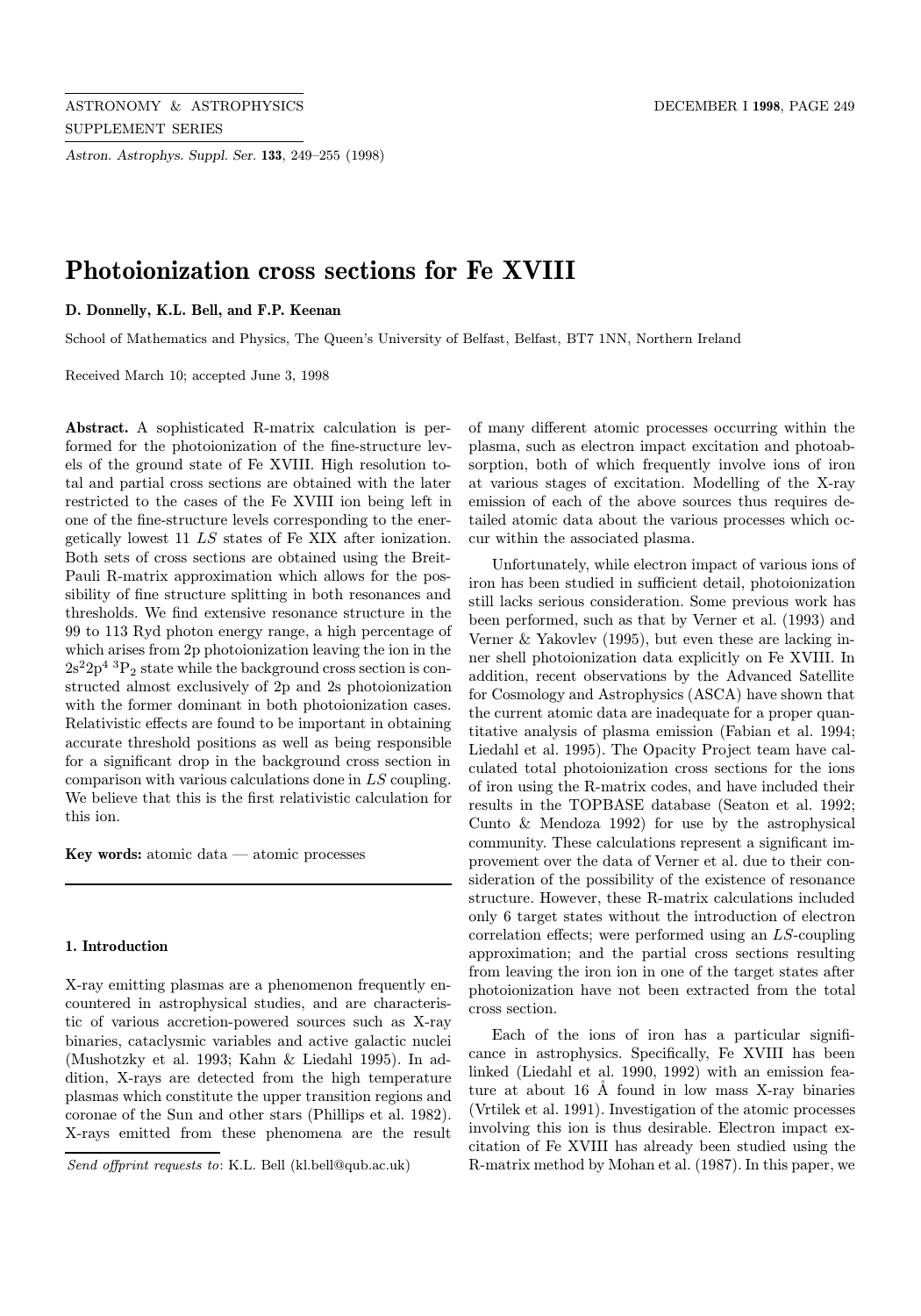therefore investigate the L-shell photoionization of Fe XVIII using the R-matrix method to obtain both total and partial photoionization cross sections.

## 2. Method

We employ the Breit-Pauli R-matrix method (Scott & Burke 1980) to calculate the photoionization cross sections. This method has the advantage of including the effects of resonances which converge onto the LSJ target states of Fe XIX which are included in the calculation. The present work is based on including in the eigenfunction expansion the following 11 Fe XIX LS target states,  $\Phi_i$ : 2s<sup>2</sup>2p<sup>4</sup> <sup>3</sup>P, 2s<sup>2</sup>2p<sup>4</sup> <sup>1</sup>D, 2s<sup>2</sup>2p<sup>4</sup> <sup>1</sup>S, 2s2p<sup>5</sup> <sup>3</sup>P<sup>°</sup>, 2s2p<sup>5</sup>  $1P°$ ,  $2p^6$   $1S$ ,  $2s^22p^33s$   $3S°$ ,  $2s^22p^33s$   $3P°$ ,  $2s^22p^33s$   $3D°$ ,  $2s^22p^33s^1D^{\circ}$  and  $2s^22p^33s^1P^{\circ}$ . Each of these target states are represented by configuration interaction wavefunctions of the form

$$
\Phi(LS) = \sum_{n=1}^{M} a_n \phi_n \left(\alpha_n LS\right) \tag{1}
$$

where  $\phi_n$  n = 1, ..., M represents a set of configuration state functions which possess the same total  $LS\pi$  symmetry and are constructed from a set of one-electron orbitals whose radial part is given by a linear combination of Slater-type orbitals

$$
P_{nl}(r) = \sum_{j=1}^{k} c_{jnl} \left[ \frac{\left(2\zeta_{jnl}\right)^{2I_{jnl}+1}}{(2I_{jnl})!} \right]^{\frac{1}{2}} r^{I_{jnl}} e^{-\zeta_{jnl}r}.
$$
 (2)

The configuration state functions are chosen to be those configurations generated by considering the addition of one electron from the orbital set {1s, 2s, 2p, 3s, 3p, 3d} to the basis distributions  $2s^22p^3$ ,  $2s2p^4$  and  $2p^5$ . A total of 68 configurations were thus considered in representing the target states. The 1s, 2s and 2p orbitals used in the representation of these wavefunctions were taken to be the Hartree-Fock orbitals of the ground state of Fe XIX determined by Clementi & Roetti (1974) while the remaining orbitals were generated by the configuration interaction code CIV3 (Hibbert 1975) in the following manner. Treating  $I_{jnl}$  as fixed, the  $c_{jnl}$  and  $\zeta_{jnl}$  parameters of Eq. (2) are then treated as variational parameters. The 3s orbital was thus obtained by varying these parameters in order to minimize the energy of the  $2s^22p^3(^4S)3s^3S°$ state. Similarly the 3p and 3d orbitals were optimized using the energies of the  $2s^22p^3(^4S)3p^3P$  and  $2s^22p^3(^4S)3d$  ${}^{3}D^{\circ}$  states respectively where in each case only a single configuration was used in the wavefunction expansion. The resulting parameters for these orbitals are given in Table 1.

The energies obtained for these target states were calculated in LS-coupling using the CIV3 configuration interaction code and in LSJ-coupling using the RECUPD module of the R-matrix codes where the same orbitals and level of correlation were used in each case. The results

Table 1. Radial function parameters for oxygen-like Fe XIX orbitals

| Function | $c_{inl}$  | $l_{inl}$ | $\zeta_{inl}$ |
|----------|------------|-----------|---------------|
| 3s       | 0.24937    | 1         | 18.84274      |
|          | $-1.44272$ | 2         | 7.81808       |
|          | 1.91095    | 3         | 6.82215       |
|          |            |           |               |
| 3p       | 0.66177    | 2         | 10.46492      |
|          | $-1.22624$ | 3         | 6.25767       |
|          |            |           |               |
| 3d       | 0.01186    | 3         | 12.14146      |
|          | 0.99146    | 3         | 6.52229       |

of both calculations are presented in Table 2 and compared with the experimental results tabulated by Corliss & Sugar (1982) and the relativistic calculations of Dasgupta (1995) (using the non-relativistic operators plus the spinorbit operator, mass correction operator and the Darwin term). (Note that a comparison between the LS calculation and the data of Corliss & Sugar requires consideration of a weighted average of the ground state provided by Corliss & Sugar). Clearly some discrepancy exists between the LS-coupling calculation and the previous studies. However, attempts at introducing further correlation into this calculation had minimal effects on these energies. Threshold positions and thus resonance positions in general would have been of insufficient accuracy if a solely LS-coupling calculation had been performed. Thus, it is clearly essential to include relativistic effects, in that the introduction of interaction between different  $LS\pi$  symmetries is highly relevant to the accuracy of the target state energies. The results of the LSJ-coupling calculation are highly satisfactory and examination of the eigenvectors verifies that significant mixing between different  $LS\pi$ symmetries possessing the same  $J\pi$  value does indeed occur particularly in the ground state terms. (For example in the  $LS$  calculation the ground state,  ${}^{3}P$ , is reasonably pure but in the relativistic calculation 11% of the  ${}^{3}P_{2}$  ground state is made up of the  $2s^22p^4$  <sup>1</sup>D<sub>2</sub> configuration. This is enough to lower the ground state by as much as 8 a.u.).

The  $(N + 1)$ -electron wavefunction,  $\Psi$  is expanded in the following manner

$$
\Psi = \sum_{k} A_{Ek} \psi_k \tag{3}
$$

where  $A_{Ek}$  are energy dependent coefficients and  $\psi_k$  are states which form a basis for the total wavefunction, are energy independent and are given by the expansion

 $\psi_k(x_1, ..., x_{N+1}) =$ 

$$
\mathcal{A} \sum_{ij} c_{ijk} \overline{\Phi}_i (x_1, ..., x_N; \hat{\mathbf{r}}_{N+1} \sigma_{N+1}) \frac{1}{r_{N+1}} u_{ij} (r_{N+1}) + \sum_j d_{jk} \chi_j (x_1, ..., x_{N+1})
$$
\n(4)

where  $\overline{\Phi}_i$  are the channel functions obtained by coupling the target states  $\Phi_i$  with the angular and spin functions of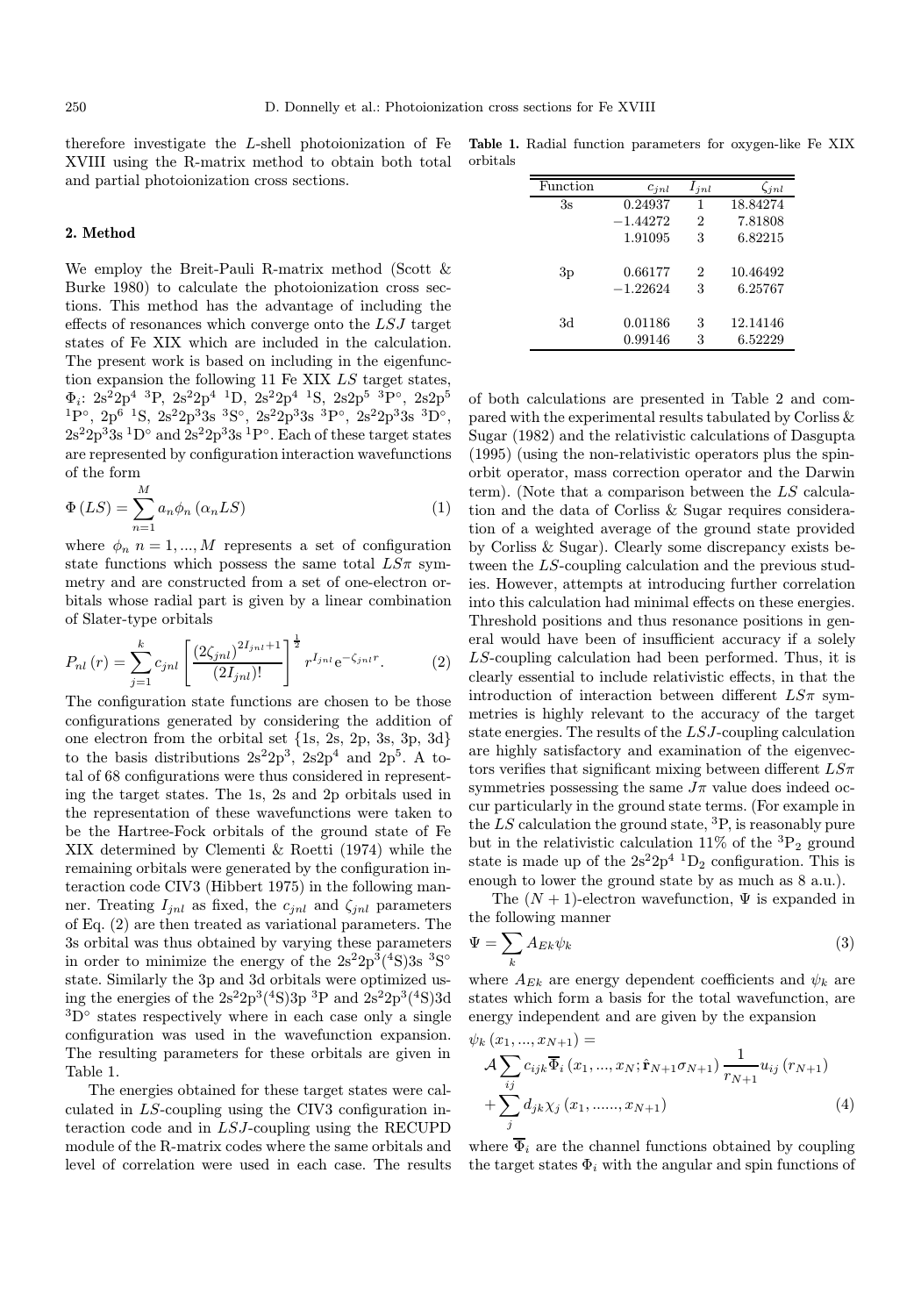|                |                                       | Present     |                  | Present      |              |          |
|----------------|---------------------------------------|-------------|------------------|--------------|--------------|----------|
| Number         | Target state                          | LS          | $J$ -value       | Relativistic | Corliss $\&$ | Dasgupta |
|                |                                       | calculation |                  | calculation  | Sugar        |          |
| $\,1$          |                                       |             | $\overline{2}$   | 0.000000     | 0.000000     | 0.0000   |
| $\sqrt{2}$     | $2s^22p^4~^3P$                        | 0.000000    | $\boldsymbol{0}$ | 0.331780     | 0.343073     |          |
| 3              |                                       |             | 1                | 0.396415     | 0.407395     |          |
| $\overline{4}$ | $2s^22p^4$ <sup>1</sup> D             | 0.469237    | $\sqrt{2}$       | 0.779794     | 0.769441     |          |
|                |                                       |             |                  |              |              |          |
| $\bf 5$        | $2s^22p^4$ <sup>1</sup> S             | 1.021499    | $\boldsymbol{0}$ | 1.469373     | 1.481344     |          |
| $\,6$          |                                       |             | $\overline{2}$   | 4.222184     | 4.204424     |          |
| $\overline{7}$ | $2s2p^5~^3P^{\circ}$                  | 3.743038    | $\mathbf{1}$     | 4.503292     | 4.486392     |          |
| 8              |                                       |             | $\boldsymbol{0}$ | 4.704507     | 4.692275     |          |
|                |                                       |             |                  |              |              |          |
| $\overline{9}$ | $2s2p^5~^1P^{\circ}$                  | 5.116381    | $\mathbf 1$      | 5.831343     | 5.774917     |          |
| 10             | $2p^6$ <sup>1</sup> S                 | 8.738452    | $\boldsymbol{0}$ | 9.830549     | 9.722747     |          |
| 11             | $2s^22p^33s$ ${}^3S^{\circ}$          | 30.416669   | $\mathbf{1}$     | 30.605849    | 30.436268    | 30.4720  |
| 12             |                                       |             | $\overline{2}$   | 31.027342    | 30.923795    | 30.9300  |
| 13             | $2s^22p^33s~^3D^{\circ}$              | 30.914906   | $\mathbf 1$      | 31.077168    | 30.928352    | 30.9355  |
| 14             |                                       |             | 3                | 31.224804    | 31.065042    | 31.0785  |
| $15\,$         | $2s^22p^33s$ <sup>1</sup> D°          | 31.051822   | $\sqrt{2}$       | 31.314511    | 31.137943    | 31.1635  |
| 16             |                                       |             | $\boldsymbol{0}$ | 31.572245    | 31.470555    | 31.5170  |
| 17             | $2s^22p^33s$ <sup>3</sup> $P^{\circ}$ | 31.246286   | $\mathbf 1$      | 31.609108    | 31.543456    | 31.5510  |
| 18             |                                       |             | $\sqrt{2}$       | 31.808179    | 31.757603    | 31.8065  |
| 19             | $2s^22p^33s$ <sup>1</sup> $P^{\circ}$ | 31.383815   | $\mathbf{1}$     | 31.931847    | 31.825948    | 31.8765  |

Table 2. Target state energies (in a.u.) relative to the ground state of Fe XIX. Previous data are from the tabulation by Corliss & Sugar (1982) and from the relativistic calculation of Dasgupta (1995)

the continuum electron,  $u_{ij}$ , to form states of total angular momentum and parity.  $A$  is the antisymmetrization operator which accounts for electron exchange between the target electrons and the free electron while  $\chi_i$  represents the quadratically integrable  $(L^2)$  functions (or  $(N + 1)$ electron configurations) which are formed from the bound orbitals and are included to ensure completeness of the total wavefunction. These configurations are generated by the addition of two electrons from the orbital basis set into the basis distributions  $2s^22p^3$ ,  $2s2p^4$  and  $2p^5$ . This approach ensures that a measure of equilibrium is attained between the target and  $(N+1)$ -electron systems by treating the Fe XVIII states as bound states of the (Fe XIX + e<sup>−</sup>) system. Since we are interested in photoionization of both the Fe XVIII ground state  $(2s^22p^5~^2P_3^{\circ})$  and the first excited state  $2s^2 2p^5 \frac{2p_0}{\frac{1}{2}}$  the following  $J\pi$  symmetry transitions interest us:  $\frac{3}{2}^{\circ} \rightarrow \frac{1}{2}$  $^{\circ}$ ,  $\frac{3}{2}$ <sup>e</sup>,  $\frac{5}{2}$ <sup>e</sup> and  $\frac{1}{2}$ <sup>o</sup>  $\rightarrow \frac{1}{2}$  $^{\circ}$ ,  $\frac{3}{2}$ e . The entire range of LS matrices which contribute to the above  $J\pi$  symmetries are included in the calculation and are recoupled in the manner of Scott & Burke (1980) to give the  $\frac{3}{2}$  $\frac{1}{2}$  $\frac{1}{2}$ <sup>e</sup>,  $\frac{3}{2}$ <sup>e</sup> and  $\frac{5}{2}$ <sup>e</sup> Hamiltonian matrices.

Using an R-matrix radius of 2.2 a.u., 25 continuum orbitals for each value of  $l \leq 6$  and a free electron energy mesh of 1 10<sup>−</sup><sup>3</sup> Ryd, the R-matrix codes (Berrington et al. 1987; Seaton 1987) are then utilized to calculate the photoionization cross sections. The ionization energy of the Fe XVIII ground state was found to be 99.954 Ryd, in excellent agreement with the experimental value of 100.108  $\pm$  0.294 Ryd tabulated by Corliss & Sugar (1982). The  $2s^22p^5$  <sup>2</sup>P<sup>°</sup>/<sub>2</sub> Fe XVIII bound state was found to be at 0.96068 Ryd relative to the ground state, compared with the value 0.93541 Ryd given by Corliss & Sugar (a difference of only  $2.6\%$ ), suggesting that the approach used in the calculation of bound states is of sufficient accuracy.

### 3. Results and discussion

Using the mathematical model thus far described the total photoionization cross sections are calculated for both the ground state,  $2s^2 2p^5$   ${}^{2}P_{\frac{3}{2}}$ , and first excited state,  $2s^2 2p^5$  ${}^{2}P^{\circ}_{\frac{1}{2}}$ , of Fe XVIII and the results are presented in Fig. 1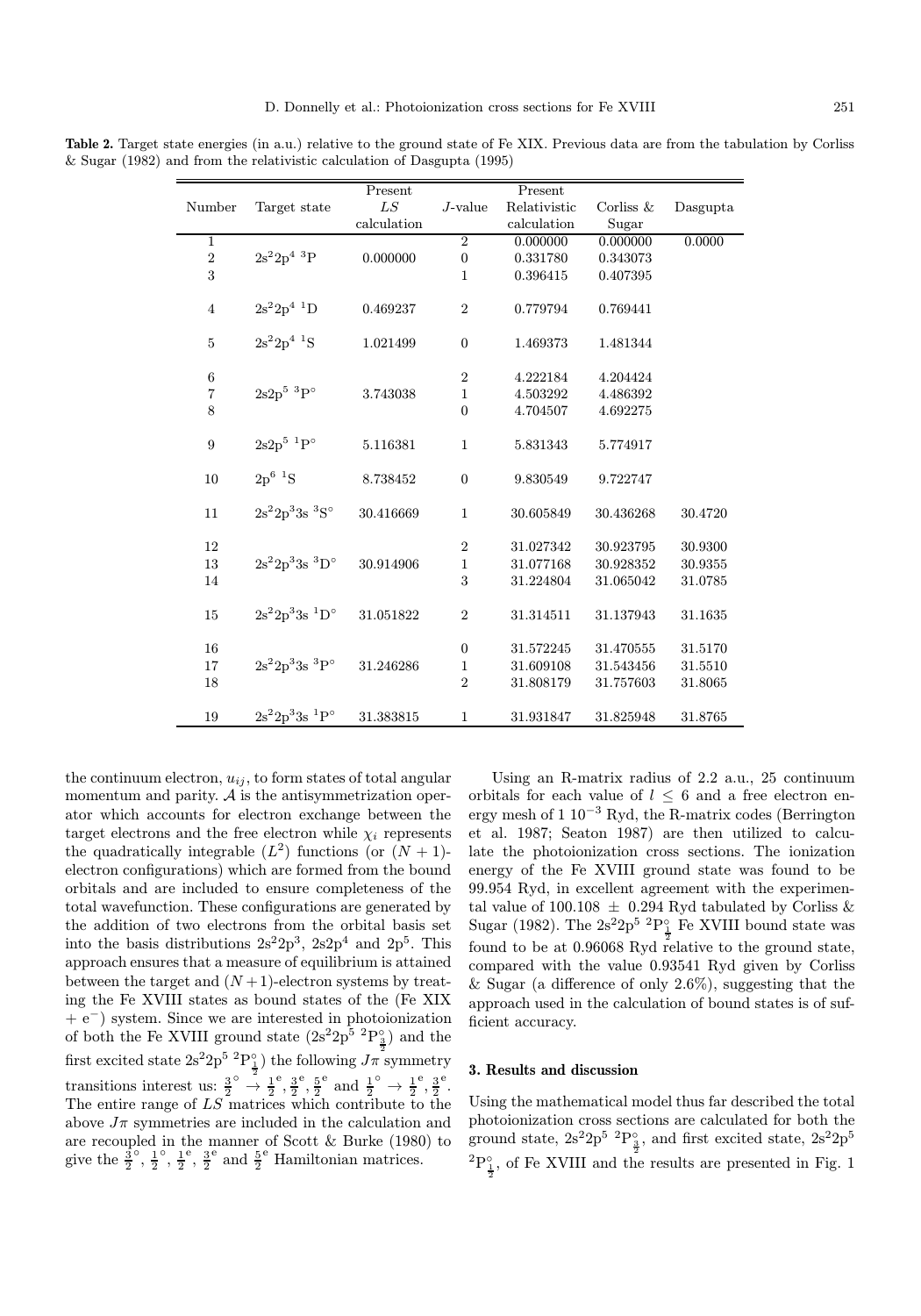

Fig. 1. Total photoionization cross sections for the photoionization of Fe XVIII in the 95 to 165 Ryd photon energy range: a) photoionization of the ground state,  $2s^2 2p^5$   ${}^{2}P_{\frac{3}{2}}$ . Threshold are marked using Table 2 as a reference, b) photoionization of the first excited state,  $2s^2 2p^5~^2P_{\frac{1}{2}}$ 

along with threshold positions. In order to compare with the only previous calculation, namely the Opacity Project data obtained for the photoionization of the LS-coupled  $2s^22p^5$  <sup>2</sup>P° ground state (Butler & Zeippen, unpublished), a weighted average of the present cross sections for photoionization from the  $2s^22p^4$  <sup>2</sup> $P_3^{\circ}$  and <sup>2</sup> $P_1^{\circ}$  levels was obtained. Comparison is made in Fig. 2 and we note that the value of the ionization energy obtained by Butler & Zeippen is too low, and so for comparison purposes their data has been shifted in energy by 3.55 Ryd. The agreement in the background cross section between the Opacity project data and the weighted average data is within 30%. This difference observed in the background is due to the inclusion of relativistic effects which would seem to be supported by the positive effect such effects had on the target state energies and by an LS R-matrix calculation which uses the present approximation but omits all relativistic



Fig. 2. Weighted average of the total photoionization cross sections for the photoionization of the ground state,  $2s^2 2p^5$  ${}^{2}P_{\frac{3}{2}}$  and first excited state,  $2s^{2}2p^{5} {}^{2}P_{\frac{1}{2}}$ , of Fe XVIII (solid curve) compared with the Opacity project data (dashed curve) and the present calculation performed in LS coupling (dotted curve), in the 95 to 165 Ryd photon energy range

effects (a smaller resolution of  $1 \, 10^{-2}$  Ryd. is used in this case). The results of this calculation are also plotted in Fig. 2 and comparision of these results with the Opacity project data demonstrates an agreement within 5%. Due to the same target states being used in both these calculations up to a photon energy of 160 Ryd we conclude that this drop in the background corresponds to the introduction of correlation in the target. Consequently the further drop in the background observed in the LSJ calculation is due to the significant increase in the CI introduced into the target state wavefunctions through the spin orbit operator.

The present calculations demonstrate a general shape of the photoabsorption spectrum that is in excellent accord with the Opacity project data with the exception that the present work resolves a single shape resonance at 128 Ryd. Examination of Fig. 1 shows that this is a result of photoionization of the  $\frac{1}{2}^{\circ}$  state only. Figures 1 and 2 illustrate extensive resonance structure in the 99 to 113 Ryd photon energy range. Figure 3 thus presents a more detailed examination of this range with the full height of the resolved resonances presented. We note the excellent agreement in the resonance positions compared with those present in the Opacity project spectrum. However, numerous additional resonances have been resolved in the present work while other resonances have a larger magnitude. Both phenomena are due to the increased sophistication of the target state representation and the different resolution used in the two calculations.

Partial photoionization cross sections (for both photoionization cases) corresponding to the residual Fe XIX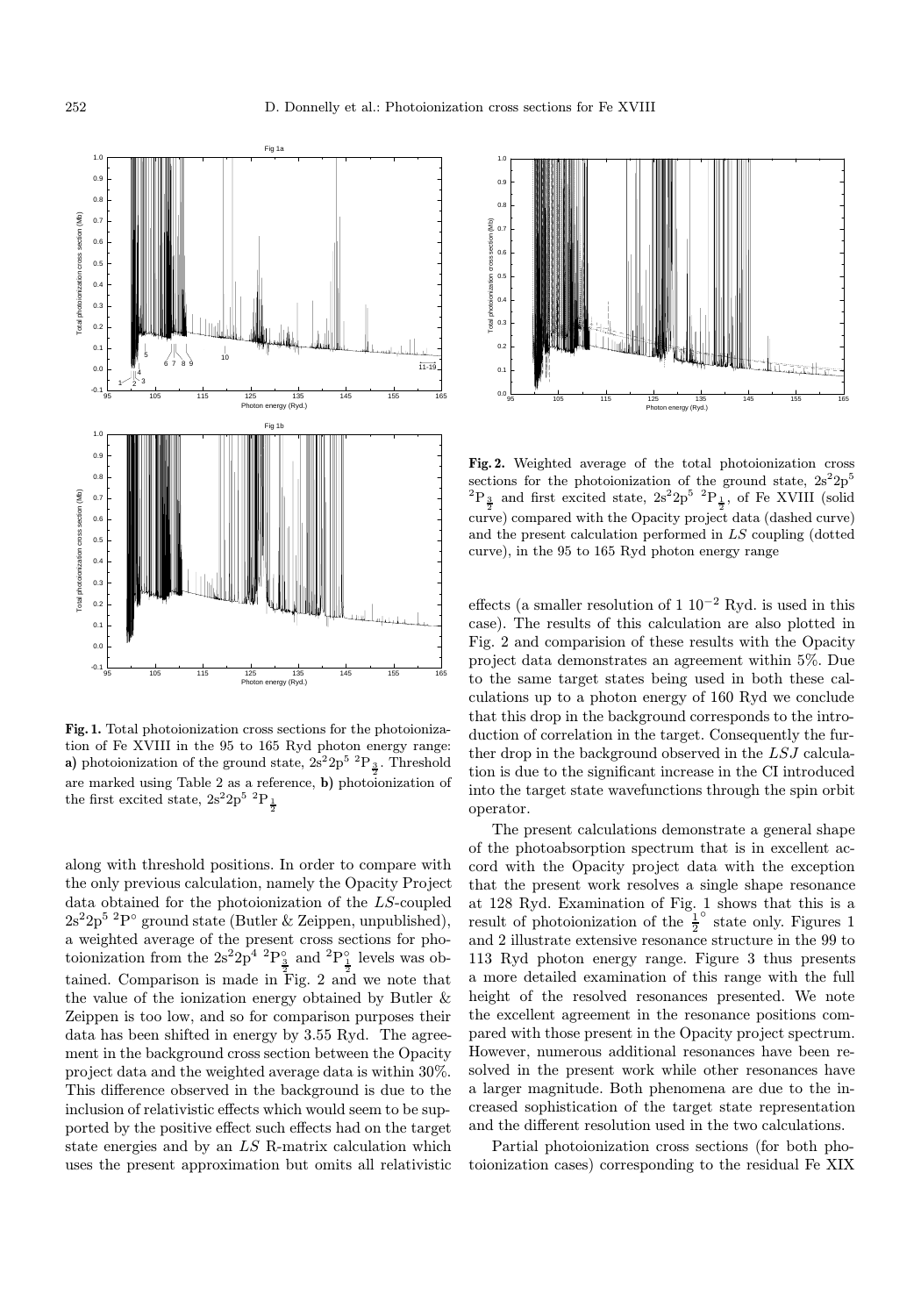



ion being left in one of the fine-structure levels corresponding to the 6 energetically lowest LS target states are presented in Figs. 4 to 7. Photoionization of the Fe XVIII ground state is clearly dominated by the mechanism which leaves Fe XIX in its ground state with the contribution of this process to the total cross section being more than double that of any other photoionization mechanism. We note that all the partial cross sections corresponding to 2p photoionization leaving the Fe XIX ion in the  $2s^22p^4$ states make significant contributions to the total cross section as do those corresponding to 2s photoionization resulting in  $2s2p<sup>5</sup>$ . However, of these two possiblities the one involving 2p photoionization is clearly the dominant process while the effect that double electron excitation of 2s or 2p (resulting in  $2p^6$  and  $2s^22p^33s$  respectively) has in this energy range is negligible. Partial cross sections for these target states have thus been omitted except for



Fig. 4. Partial photoionization cross sections resulting from 2p photoionization of the ground state and first excited state of Fe XVIII where the residual ion is left in the  $2s^22p^4~^3P_{2,1,0}$ states: **a**) photoionization of the ground state,  $2s^2 2p^5$   $P_{\frac{3}{2}}$ , **b**) photoionization of the first excited state,  $2s^2 2p^5 \frac{p_1}{2}$ 

those of the  $2p^6$  <sup>1</sup>S<sub>0</sub> cross section which exhibit a small amount of resonance structure. In general partial cross sections for photoionization from the  $\frac{1}{2}^{\circ}$  state follow the same pattern as those from the ground state with the exception that the mechanism resulting in the residual ion existing in the Fe XIX  $2s^22p^4$  <sup>1</sup>D<sub>2</sub> state now dominates despite the partial cross sections for the Fe XIX ground state being of the same magnitude as in the ground state photoionization case. Thus 2p photoionization makes up a much higher percentage of  $2s^2 2p^5$   ${}^{2}P_1^{\circ}$  photoionization than in the ground state case and is responsible for the greater magnitude of the background cross section of the former compared with the latter.

The extensive resonance structure in the 99 to 113 Ryd photon energy range is due primarily to photoionization of Fe XVIII resulting in the  $2s^22p^4$  <sup>3</sup>P<sub>2</sub> state in *both* the photoionization of  $J = \frac{3}{2}$  and  $J = \frac{1}{2}$  cases.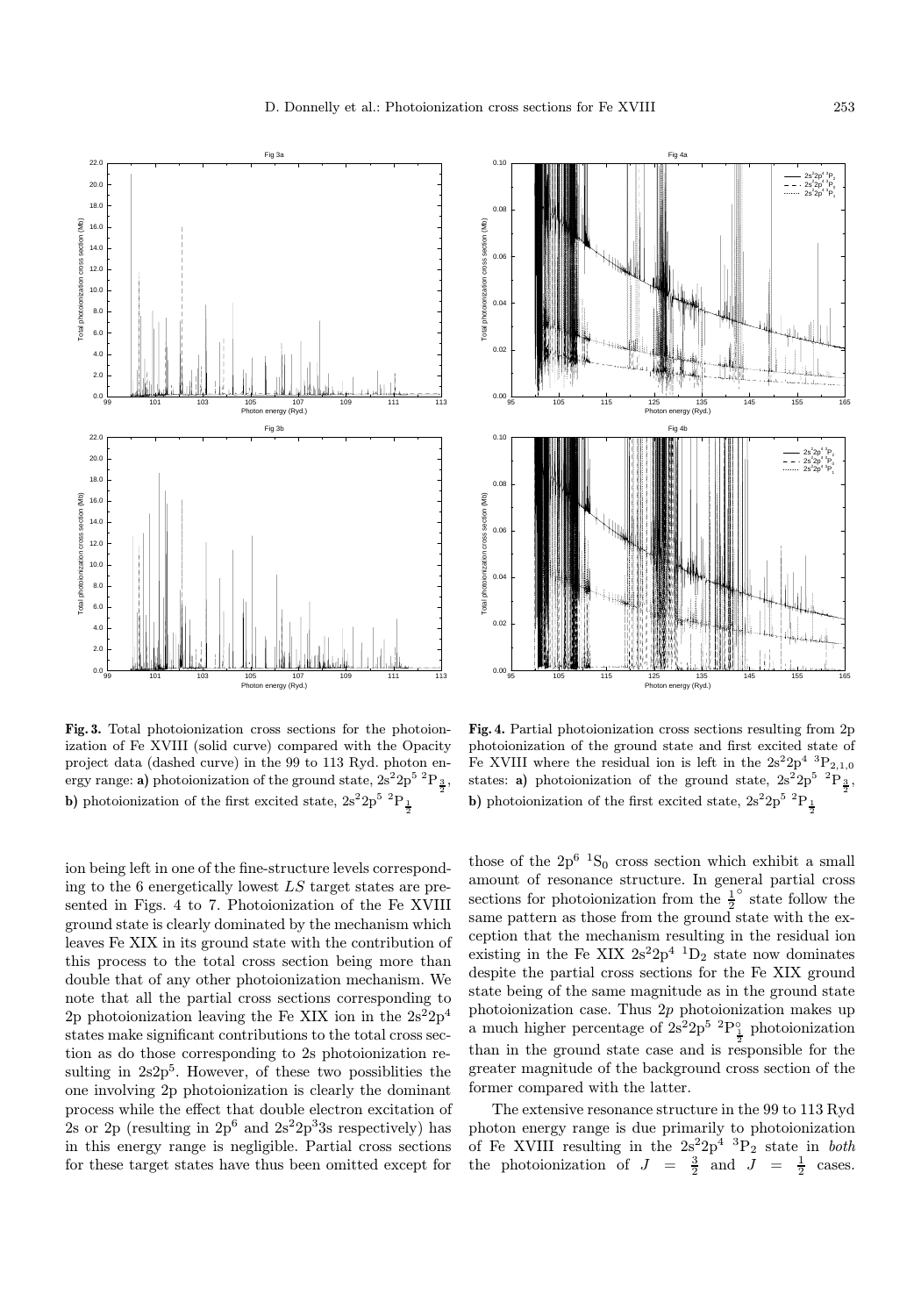

Fig. 5. Partial photoionization cross sections resulting from 2p photoionization of the ground state and first excited state of Fe XVIII where the residual ion is left in the  $2s^22p^4$   $^1D_2$  and <sup>1</sup>S<sub>0</sub> states: **a**) photoionization of the ground state,  $2s^2 2p^5$ <sup>2</sup>P<sub> $\frac{3}{2}$ </sub>, **b**) photoionization of the first excited state,  $2s^2 2p^5 \frac{p_1}{2}$ 

The photoionization spectrum of the first excited state also demonstrates resonance structure in the 125 to 130 photon energy range where a shape resonance is also apparent. Both features are due primarily to 2p photoionization but no individual partial cross sections dominate these structures. (Figures which illustrate the full height of the resonances in the energy range required for each partial cross section were used in the development of these conclusions. It was not felt worthwhile to include these in the present publication. However partial cross sections to all 19 target levels listed in Table 2 for both photoionization calculations are available from the authors on request).



Fig. 6. Partial photoionization cross sections resulting from 2s photoionization of the ground state and first excited state of Fe XVIII where the residual ion is left in the  $2s2p^5~^3P^{\circ}_{2,1,0}$ states: **a**) photoionization of the ground state,  $2s^2 2p^5 \frac{p_3}{2}$ , **b**) photoionization of the first excited state,  $2s^2 2p^5 \frac{p_1}{2}$ 

## 4. Summary

In summary we have presented the most complete calculation of both total and partial photoionization cross sections for Fe XVIII yet available. We note the favorable comparison with previous work. However, a much greater resolution and target state representation as well as the inclusion of fine structure effects results in a lower background as well as a substantially greater resolution of resonance structure. Finally we note that the calculations presented within this publication are a clear indication of the need for the inclusion of relativistic effects in calculations concerning highly ionized iron.

Acknowledgements. DD would like to thank PPARC for financial support. All R-matrix calculations were performed on the CRAY J932 located at the Rutherford Appleton Laboratory.